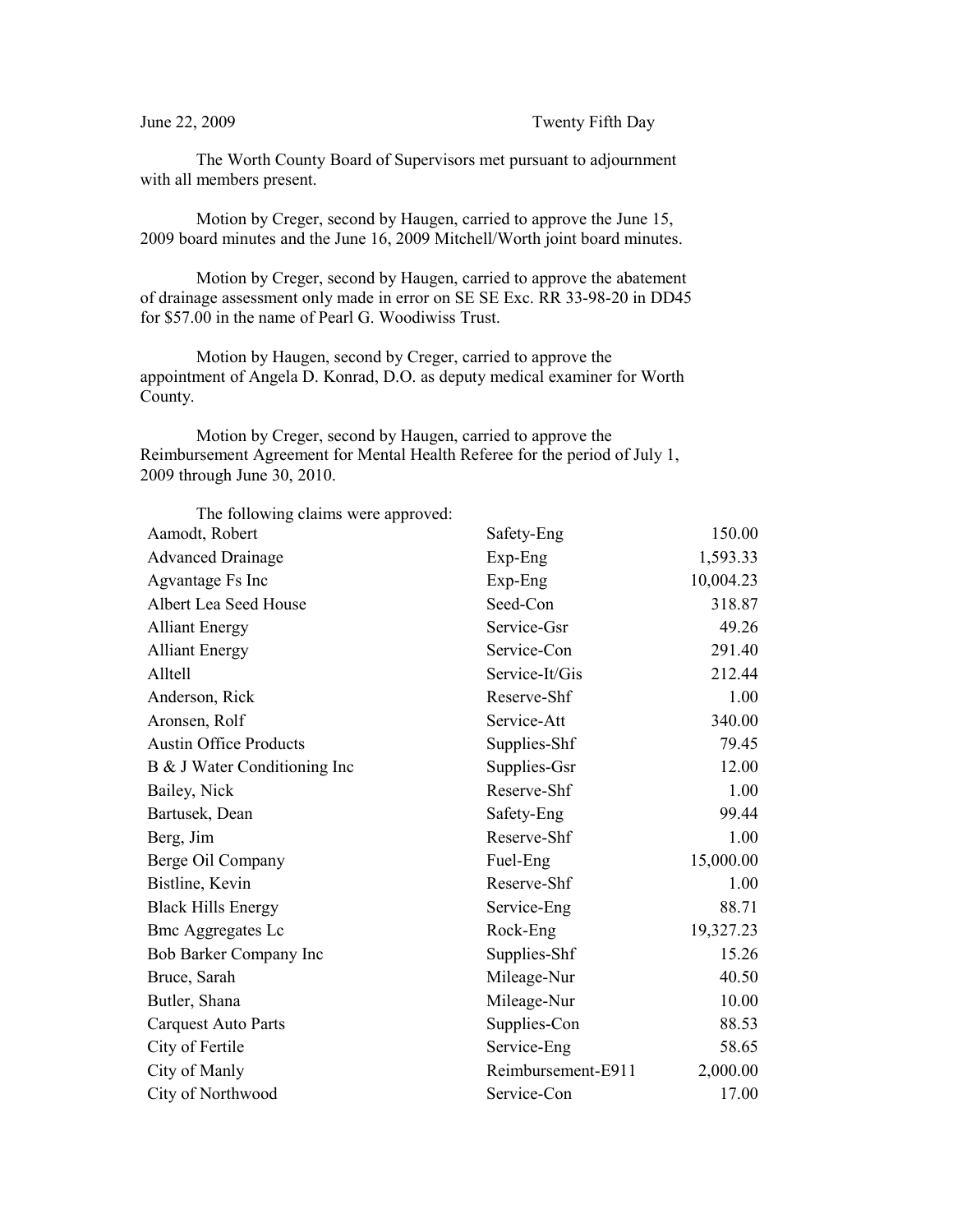| Cnh Capital                        | Parts-Eng          | 98.18     |
|------------------------------------|--------------------|-----------|
| Crysteel Truck Equipment           | Parts-Eng          | 348.35    |
| Culligan Mason City                | Service-Shf        | 42.00     |
| Dave Syverson Ford Truck           | Service-Eng        | 3,115.52  |
| Dci-Sor                            | Edu-Shf            | 200.00    |
| Diamond Mowers Inc                 | Parts-Eng          | 521.48    |
| Dorsey, Kelli                      | Mileage-Nur        | 40.00     |
| <b>Electronic Engineering</b>      | Equip-Cap          | 12,093.50 |
| Fallgatter's Market                | Supplies-Sdp       | 973.84    |
| Farmchem Corp                      | Supplies-Con       | 45.89     |
| Ferden, Eugene                     | Meeting-Vaf        | 62.24     |
| Ferley, Paul                       | Meeting-Vaf        | 50.00     |
| Galls Incorporated                 | Supplies-Shf       | 78.95     |
| <b>Grafton Fire Department</b>     | Reimbursement-E911 | 2,000.00  |
| Greve Law Office                   | Rent-Att           | 300.00    |
| Greve, Jeff                        | Exp-Att            | 226.25    |
| Hackbart, Philip E.                | Meeting-Vaf        | 62.24     |
| Hanson, Gary                       | Safety-Eng         | 150.00    |
| Hanson, Jeanette                   | Mileage-Nur        | 36.50     |
| Hawkeye Foodservice Dist           | Supplies-Shf       | 624.82    |
| <b>Heartland Power Coop</b>        | Service-Con        | 95.00     |
| Hepperly, Brian                    | Reserve-Shf        | 1.00      |
| <b>Hopkins Medical Products</b>    | Supplies-Nur       | 220.00    |
| Horan, Teri Lee                    | Reserve-Shf        | 1.00      |
| Huebner, Cheryl                    | Mileage-Nur        | 79.80     |
| Hy-Vee                             | Edu-Shf            | 5.50      |
| I Wireless                         | Service-Shf        | 629.70    |
| 135/105 Welcome Center Inc.        | H/M Tax-Ndp        | 3,316.32  |
| IA Counties Public Health Asso     | Exp-Nur            | 50.00     |
| <b>Injectech Diesel Service</b>    | Parts-Eng          | 388.15    |
| <b>Interstate Motor Trucks</b>     | Parts-Eng          | 846.35    |
| Iowa Co Recorder's Assn            | Edu-Rec            | 125.00    |
| Iowa Dept of Human Services        | Service-Mha        | 33,405.27 |
| Iowa Dept of Transportation        | Equip-Eng          | 1,168.54  |
| Iowa Division of Labor Service     | Service-Gsr        | 275.00    |
| Iowa Secretary of State            | Service-Aud        | 58.29     |
| <b>Iowa Well Water Association</b> | Dues-San           | 50.00     |
| Isaca                              | Edu-Aud            | 70.00     |
| Johnson, Hal                       | Rent-Phd           | 940.00    |
| Johnson, Teresa                    | Mileage-Nur        | 25.00     |
| Joice Fire Dept                    | Reimbursement-E911 | 1,994.90  |
| Kathleen's Care Inc                | Service-Mha        | 744.00    |
| Kenison, Elizabeth                 | Exp-Rec            | 54.06     |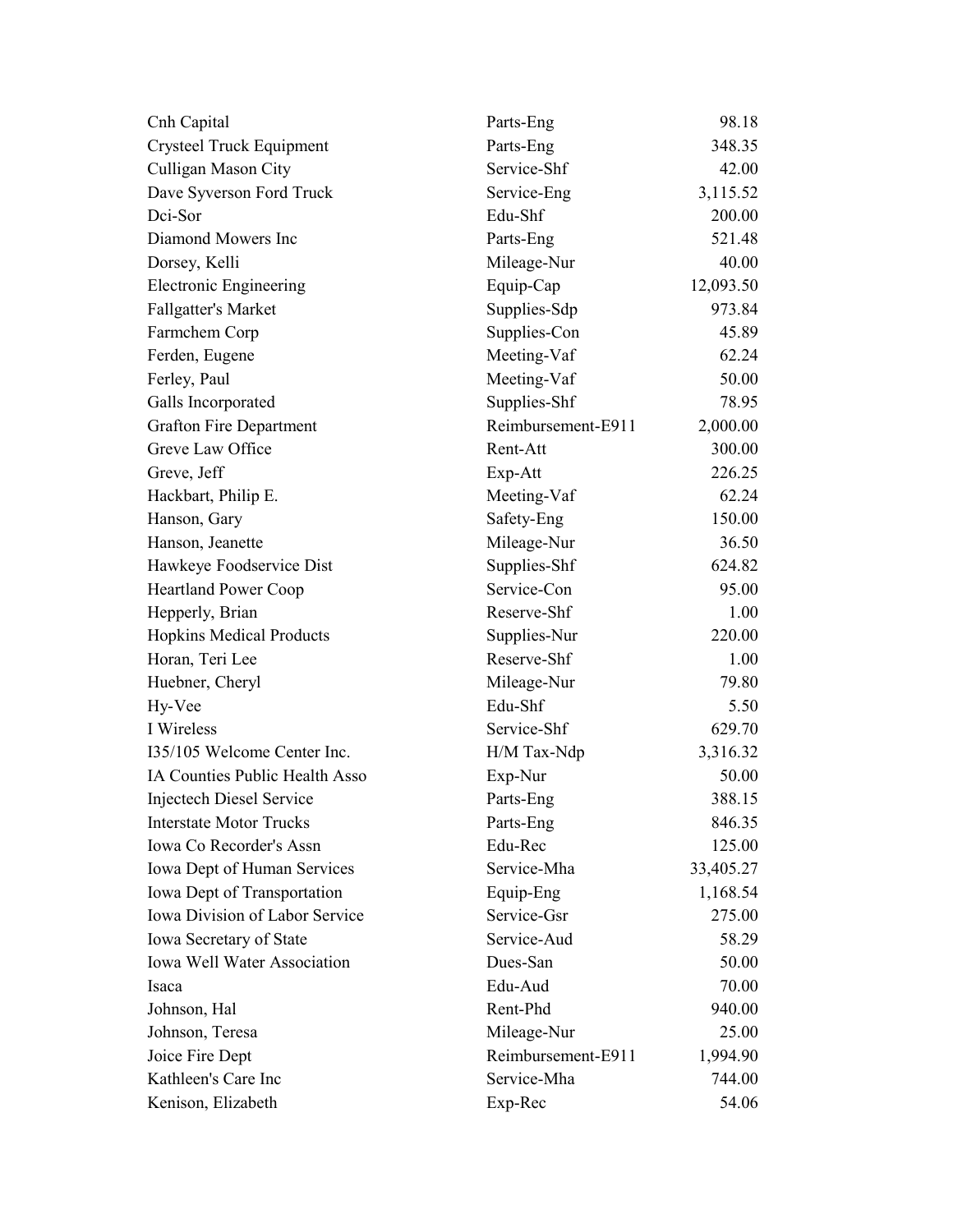| Kliment Taxidermy                   | Service-Con    | 500.00   |
|-------------------------------------|----------------|----------|
| L R Falk Const Co                   | Rock-Eng       | 1,152.40 |
| <b>Larsen Plumbing</b>              | Service-Shf    | 92.00    |
| <b>Lawson Products Inc</b>          | Parts-Con      | 112.19   |
| Lestrud, Scott                      | Safety-Eng     | 17.20    |
| Lexis-Nexis                         | Service-Att    | 128.00   |
| Low's Standard                      | Fuel-Asr       | 54.00    |
| Manly Junction Signal               | Service-Sup    | 459.41   |
| Marshall & Swift Inc                | Supplies-Gsr   | 424.83   |
| Marsolek, James                     | Service-Shf    | 1.00     |
| Martin Marietta Aggregates          | Rock-Con       | 4,986.80 |
| <b>Mason City Business Systems</b>  | Service-Trs    | 105.62   |
| Mitchell Co Care Facility           | Service-Mha    | 2,253.00 |
| Mitchell County Ema                 | Mileage-Ema    | 365.67   |
| Myli, Diane                         | Mileage-Nur    | 12.00    |
| N.B. Theiss Shirts, Inc.            | Supplies-Vaf   | 252.00   |
| <b>Next Generation Technologies</b> | Service-Mha    | 1,135.74 |
| Niacc                               | Edu-Sup        | 30.00    |
| North Central Dist of IA Assrs      | Dues-Asr       | 125.00   |
| North Country Equipment             | Parts-Con      | 210.76   |
| North Iowa Vocational               | Service-Mha    | 927.00   |
| Northern Tool & Equipment           | Tools-Eng      | 229.99   |
| Northland Securities Inc            | Service-Ndp    | 181.56   |
| Northwood Anchor                    | Service-Sup    | 534.27   |
| Northwood Electric Inc              | Service-Gsr    | 52.46    |
| Northwood Lumber Co                 | Supplies-Con   | 267.54   |
| Northwood True Value                | Supplies-Con   | 438.67   |
| Northwood Welding Inc               | Service-Con    | 228.78   |
| Oakland, Ricky                      | Safety-Eng     | 95.25    |
| Paetec                              | Service-Eng    | 6.93     |
| Parmley, Jerry                      | Exp-Vaf        | 226.69   |
| Pat's Gun Repair                    | Supplies-Con   | 90.00    |
| <b>Pitney Bowes</b>                 | Supplies-Trs   | 132.97   |
| Poley, Gary                         | Reserve-Shf    | 1.00     |
| Printing Services Inc               | Supplies-Asr   | 323.28   |
| Pritchard's of Northwood Inc        | Service        | 277.23   |
| Progressive Ag Coop                 | Supplies-Con   | 91.83    |
| Pronto Market                       | Supplies-Eng   | 23.50    |
| Quam, Wyatt                         | Reserve-Shf    | 1.00     |
| Qwest                               | Service-Gsr    | 2,092.90 |
| Rohne, Joel                         | Mileage-It/Gis | 209.61   |
| Rollins, Sarah                      | Mileage-Nur    | 2.50     |
| Schmidt, Jason                      | Reserve-Shf    | 1.00     |